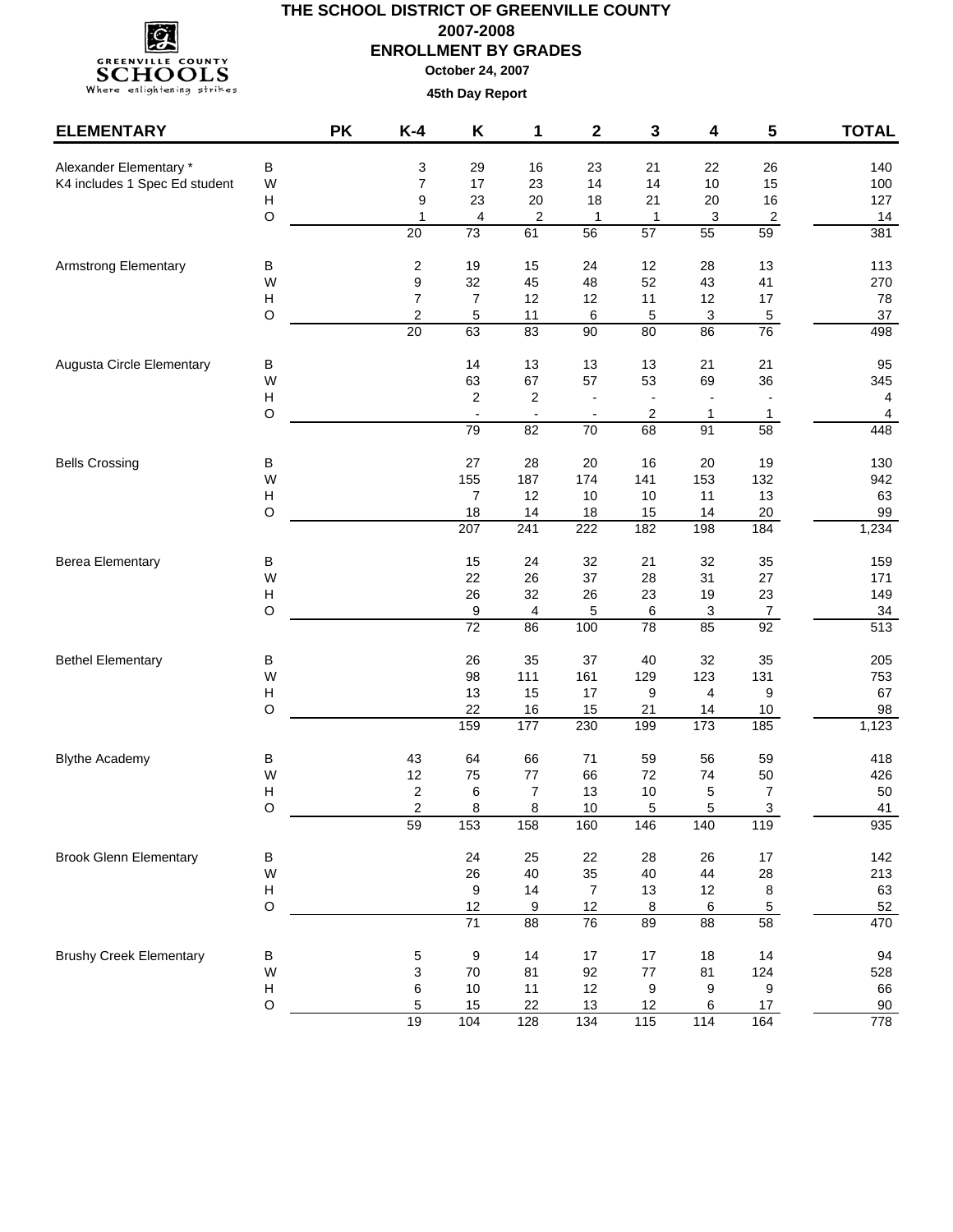## I.C.  $\mathop{\bf SCHOOLS}\limits_{\text{Where neighboring strings}}$

#### **THE SCHOOL DISTRICT OF GREENVILLE COUNTY 2007-2008 ENROLLMENT BY GRADES**

**October 24, 2007**

| <b>ELEMENTARY</b>                                        |                           | <b>PK</b> | $K-4$                                                                                                                                                                                                                                                                                                                                                                                                                                                                                                                                                                                                                                                                                                                                                                                                                                                                                                                                                                                                                                                                                                                                                                                                                                                                                                                                                                                                                                                                                                                                                                                                                                                                                                                                                                                                         | K                     | 1        | $\mathbf 2$ | 3                     | 4                | 5                                                                                                                                                                                                         | <b>TOTAL</b>  |
|----------------------------------------------------------|---------------------------|-----------|---------------------------------------------------------------------------------------------------------------------------------------------------------------------------------------------------------------------------------------------------------------------------------------------------------------------------------------------------------------------------------------------------------------------------------------------------------------------------------------------------------------------------------------------------------------------------------------------------------------------------------------------------------------------------------------------------------------------------------------------------------------------------------------------------------------------------------------------------------------------------------------------------------------------------------------------------------------------------------------------------------------------------------------------------------------------------------------------------------------------------------------------------------------------------------------------------------------------------------------------------------------------------------------------------------------------------------------------------------------------------------------------------------------------------------------------------------------------------------------------------------------------------------------------------------------------------------------------------------------------------------------------------------------------------------------------------------------------------------------------------------------------------------------------------------------|-----------------------|----------|-------------|-----------------------|------------------|-----------------------------------------------------------------------------------------------------------------------------------------------------------------------------------------------------------|---------------|
| <b>Bryson Elementary</b>                                 | B                         |           |                                                                                                                                                                                                                                                                                                                                                                                                                                                                                                                                                                                                                                                                                                                                                                                                                                                                                                                                                                                                                                                                                                                                                                                                                                                                                                                                                                                                                                                                                                                                                                                                                                                                                                                                                                                                               | 22                    | 32       | 38          | 40                    | 28               | 31                                                                                                                                                                                                        | 191           |
|                                                          | W                         |           |                                                                                                                                                                                                                                                                                                                                                                                                                                                                                                                                                                                                                                                                                                                                                                                                                                                                                                                                                                                                                                                                                                                                                                                                                                                                                                                                                                                                                                                                                                                                                                                                                                                                                                                                                                                                               | 110                   | 129      | 122         | 118                   | 128              | 110                                                                                                                                                                                                       | 717           |
|                                                          | H                         |           |                                                                                                                                                                                                                                                                                                                                                                                                                                                                                                                                                                                                                                                                                                                                                                                                                                                                                                                                                                                                                                                                                                                                                                                                                                                                                                                                                                                                                                                                                                                                                                                                                                                                                                                                                                                                               | $\overline{7}$        | 11       | 13          | 7                     | 9                | 9                                                                                                                                                                                                         | 56            |
|                                                          | O                         |           |                                                                                                                                                                                                                                                                                                                                                                                                                                                                                                                                                                                                                                                                                                                                                                                                                                                                                                                                                                                                                                                                                                                                                                                                                                                                                                                                                                                                                                                                                                                                                                                                                                                                                                                                                                                                               |                       | 7        | 9           | 10                    | 9                |                                                                                                                                                                                                           | 52            |
|                                                          |                           |           |                                                                                                                                                                                                                                                                                                                                                                                                                                                                                                                                                                                                                                                                                                                                                                                                                                                                                                                                                                                                                                                                                                                                                                                                                                                                                                                                                                                                                                                                                                                                                                                                                                                                                                                                                                                                               |                       |          |             |                       |                  |                                                                                                                                                                                                           | 1,016         |
| <b>Buena Vista Elementary</b>                            | В                         |           |                                                                                                                                                                                                                                                                                                                                                                                                                                                                                                                                                                                                                                                                                                                                                                                                                                                                                                                                                                                                                                                                                                                                                                                                                                                                                                                                                                                                                                                                                                                                                                                                                                                                                                                                                                                                               | 15                    | 18       | 14          | 20                    | 14               | 157<br>14<br>104<br>9<br>3<br>11<br>14<br>$\frac{1}{135}$<br>16<br>23<br>73<br>95<br>19<br>15<br>6<br>$\mathbf{1}$<br>134<br>26<br>26<br>30<br>21<br>14<br>9<br>5<br>$\mathbf{1}$<br>70<br>62<br>29<br>28 | 95            |
|                                                          | W                         |           | 10<br>$\overline{7}$<br>149<br>179<br>182<br>$\frac{1}{175}$<br>174<br>78<br>112<br>107<br>110<br>118<br>5<br>11<br>10<br>8<br>20<br>21<br>14<br>20<br>118<br>162<br>141<br>148<br>166<br>32<br>25<br>23<br>19<br>1<br>5<br>61<br>87<br>80<br>84<br>34<br>36<br>10<br>23<br>25<br>4<br>7<br>5<br>11<br>6<br>20<br>134<br>153<br>137<br>134<br>114<br>9<br>24<br>30<br>22<br>28<br>17<br>23<br>21<br>24<br>11<br>16<br>26<br>27<br>19<br>14<br>3<br>$\overline{7}$<br>$\mathbf{1}$<br>6<br>4<br>39<br>74<br>81<br>68<br>70<br>213<br>26<br>27<br>220<br>152<br>4<br>61<br>4<br>61<br>646<br>20<br>42<br>29<br>20<br>62<br>80<br>75<br>69<br>63<br>68<br>14<br>20<br>18<br>14<br>20<br>10<br>9<br>14<br>$\overline{7}$<br>8<br>$\boldsymbol{7}$<br>7<br>111<br>$\frac{154}{154}$<br>119<br>110<br>$\frac{115}{115}$<br>124<br>26<br>23<br>35<br>29<br>25<br>26<br>1<br>5<br>52<br>2<br>57<br>48<br>57<br>52<br>57<br>3<br>$\overline{\mathbf{c}}$<br>22<br>27<br>20<br>15<br>28<br>18<br>9<br>$\mathbf{1}$<br>10<br>9<br>8<br>5<br>9<br>$\blacksquare$<br>3<br>11<br>112<br>123<br>114<br>109<br>102<br>107<br>11<br>41<br>56<br>40<br>55<br>60<br>53<br>3<br>11<br>15<br>$20\,$<br>21<br>13<br>15<br>26<br>21<br>19<br>25<br>19<br>13<br>15<br>$\overline{3}$<br>7<br>6<br>$\overline{3}$<br>11<br>$\overline{5}$<br>4<br>97<br>88<br>86<br>40<br>84<br>90<br>106<br>22<br>21<br>4<br>16<br>19<br>31<br>20<br>77<br>66<br>14<br>80<br>73<br>88<br>83<br>$\overline{\mathbf{c}}$<br>4<br>$\boldsymbol{7}$<br>$\overline{\mathcal{A}}$<br>$\,6\,$<br>3<br>8<br>3<br>5<br>7<br>11<br>$\mathbf{1}$<br>$\mathbf 1$<br>$\overline{20}$<br>108<br>108<br>107<br>$\overline{113}$<br>129<br>91<br>9<br>11<br>10<br>11<br>17<br>15<br>109<br>91<br>110<br>110<br>$97\,$<br>88<br>$\overline{\mathbf{c}}$<br>6<br>7<br>6 | 629                   |          |             |                       |                  |                                                                                                                                                                                                           |               |
|                                                          | $\mathsf H$<br>O          |           |                                                                                                                                                                                                                                                                                                                                                                                                                                                                                                                                                                                                                                                                                                                                                                                                                                                                                                                                                                                                                                                                                                                                                                                                                                                                                                                                                                                                                                                                                                                                                                                                                                                                                                                                                                                                               |                       |          |             |                       |                  |                                                                                                                                                                                                           | 46            |
|                                                          |                           |           |                                                                                                                                                                                                                                                                                                                                                                                                                                                                                                                                                                                                                                                                                                                                                                                                                                                                                                                                                                                                                                                                                                                                                                                                                                                                                                                                                                                                                                                                                                                                                                                                                                                                                                                                                                                                               |                       |          |             |                       |                  |                                                                                                                                                                                                           | 100<br>870    |
| <b>Chandler Creek Elementary</b>                         | В                         |           |                                                                                                                                                                                                                                                                                                                                                                                                                                                                                                                                                                                                                                                                                                                                                                                                                                                                                                                                                                                                                                                                                                                                                                                                                                                                                                                                                                                                                                                                                                                                                                                                                                                                                                                                                                                                               |                       |          |             |                       |                  | 5<br>$\boldsymbol{7}$<br>111                                                                                                                                                                              | 139           |
|                                                          | W                         |           |                                                                                                                                                                                                                                                                                                                                                                                                                                                                                                                                                                                                                                                                                                                                                                                                                                                                                                                                                                                                                                                                                                                                                                                                                                                                                                                                                                                                                                                                                                                                                                                                                                                                                                                                                                                                               | 485                   |          |             |                       |                  |                                                                                                                                                                                                           |               |
|                                                          | н                         |           |                                                                                                                                                                                                                                                                                                                                                                                                                                                                                                                                                                                                                                                                                                                                                                                                                                                                                                                                                                                                                                                                                                                                                                                                                                                                                                                                                                                                                                                                                                                                                                                                                                                                                                                                                                                                               |                       |          |             |                       |                  |                                                                                                                                                                                                           | 162           |
|                                                          | O                         |           |                                                                                                                                                                                                                                                                                                                                                                                                                                                                                                                                                                                                                                                                                                                                                                                                                                                                                                                                                                                                                                                                                                                                                                                                                                                                                                                                                                                                                                                                                                                                                                                                                                                                                                                                                                                                               |                       |          |             |                       |                  |                                                                                                                                                                                                           | 40            |
|                                                          |                           |           |                                                                                                                                                                                                                                                                                                                                                                                                                                                                                                                                                                                                                                                                                                                                                                                                                                                                                                                                                                                                                                                                                                                                                                                                                                                                                                                                                                                                                                                                                                                                                                                                                                                                                                                                                                                                               |                       |          |             |                       |                  |                                                                                                                                                                                                           | 826           |
| Cherrydale Elementary*                                   | в                         |           |                                                                                                                                                                                                                                                                                                                                                                                                                                                                                                                                                                                                                                                                                                                                                                                                                                                                                                                                                                                                                                                                                                                                                                                                                                                                                                                                                                                                                                                                                                                                                                                                                                                                                                                                                                                                               |                       |          |             |                       |                  |                                                                                                                                                                                                           | 165           |
| K4 has 1 Spec Ed Student                                 | W                         |           |                                                                                                                                                                                                                                                                                                                                                                                                                                                                                                                                                                                                                                                                                                                                                                                                                                                                                                                                                                                                                                                                                                                                                                                                                                                                                                                                                                                                                                                                                                                                                                                                                                                                                                                                                                                                               |                       |          |             |                       |                  |                                                                                                                                                                                                           | 147           |
|                                                          | н                         |           |                                                                                                                                                                                                                                                                                                                                                                                                                                                                                                                                                                                                                                                                                                                                                                                                                                                                                                                                                                                                                                                                                                                                                                                                                                                                                                                                                                                                                                                                                                                                                                                                                                                                                                                                                                                                               |                       |          |             |                       |                  |                                                                                                                                                                                                           | 125           |
|                                                          | O                         |           |                                                                                                                                                                                                                                                                                                                                                                                                                                                                                                                                                                                                                                                                                                                                                                                                                                                                                                                                                                                                                                                                                                                                                                                                                                                                                                                                                                                                                                                                                                                                                                                                                                                                                                                                                                                                               |                       |          |             |                       |                  |                                                                                                                                                                                                           | 27<br>464     |
|                                                          |                           |           |                                                                                                                                                                                                                                                                                                                                                                                                                                                                                                                                                                                                                                                                                                                                                                                                                                                                                                                                                                                                                                                                                                                                                                                                                                                                                                                                                                                                                                                                                                                                                                                                                                                                                                                                                                                                               |                       |          |             |                       |                  |                                                                                                                                                                                                           |               |
| Child Development Center*                                | В                         |           |                                                                                                                                                                                                                                                                                                                                                                                                                                                                                                                                                                                                                                                                                                                                                                                                                                                                                                                                                                                                                                                                                                                                                                                                                                                                                                                                                                                                                                                                                                                                                                                                                                                                                                                                                                                                               |                       |          |             |                       |                  |                                                                                                                                                                                                           | 239           |
| K3 has 39 Spec Ed students<br>K4 has 61 Spec Ed students | W<br>H                    |           |                                                                                                                                                                                                                                                                                                                                                                                                                                                                                                                                                                                                                                                                                                                                                                                                                                                                                                                                                                                                                                                                                                                                                                                                                                                                                                                                                                                                                                                                                                                                                                                                                                                                                                                                                                                                               |                       |          |             |                       |                  |                                                                                                                                                                                                           | 247<br>156    |
| (Note 1)                                                 | O                         |           |                                                                                                                                                                                                                                                                                                                                                                                                                                                                                                                                                                                                                                                                                                                                                                                                                                                                                                                                                                                                                                                                                                                                                                                                                                                                                                                                                                                                                                                                                                                                                                                                                                                                                                                                                                                                               |                       |          |             |                       |                  |                                                                                                                                                                                                           | 65            |
|                                                          |                           |           |                                                                                                                                                                                                                                                                                                                                                                                                                                                                                                                                                                                                                                                                                                                                                                                                                                                                                                                                                                                                                                                                                                                                                                                                                                                                                                                                                                                                                                                                                                                                                                                                                                                                                                                                                                                                               |                       |          |             |                       |                  |                                                                                                                                                                                                           | 707           |
| <b>Crestview Elementary</b>                              | в                         |           |                                                                                                                                                                                                                                                                                                                                                                                                                                                                                                                                                                                                                                                                                                                                                                                                                                                                                                                                                                                                                                                                                                                                                                                                                                                                                                                                                                                                                                                                                                                                                                                                                                                                                                                                                                                                               |                       |          |             |                       |                  |                                                                                                                                                                                                           | 168           |
|                                                          | W                         |           |                                                                                                                                                                                                                                                                                                                                                                                                                                                                                                                                                                                                                                                                                                                                                                                                                                                                                                                                                                                                                                                                                                                                                                                                                                                                                                                                                                                                                                                                                                                                                                                                                                                                                                                                                                                                               |                       |          |             |                       |                  |                                                                                                                                                                                                           | 417           |
|                                                          | H                         |           |                                                                                                                                                                                                                                                                                                                                                                                                                                                                                                                                                                                                                                                                                                                                                                                                                                                                                                                                                                                                                                                                                                                                                                                                                                                                                                                                                                                                                                                                                                                                                                                                                                                                                                                                                                                                               |                       |          |             |                       |                  |                                                                                                                                                                                                           | 96            |
|                                                          | $\circ$                   |           |                                                                                                                                                                                                                                                                                                                                                                                                                                                                                                                                                                                                                                                                                                                                                                                                                                                                                                                                                                                                                                                                                                                                                                                                                                                                                                                                                                                                                                                                                                                                                                                                                                                                                                                                                                                                               |                       |          |             |                       |                  |                                                                                                                                                                                                           | 52            |
|                                                          |                           |           |                                                                                                                                                                                                                                                                                                                                                                                                                                                                                                                                                                                                                                                                                                                                                                                                                                                                                                                                                                                                                                                                                                                                                                                                                                                                                                                                                                                                                                                                                                                                                                                                                                                                                                                                                                                                               |                       |          |             |                       |                  |                                                                                                                                                                                                           | 733           |
| Duncan Chapel Elementary *                               | В                         |           |                                                                                                                                                                                                                                                                                                                                                                                                                                                                                                                                                                                                                                                                                                                                                                                                                                                                                                                                                                                                                                                                                                                                                                                                                                                                                                                                                                                                                                                                                                                                                                                                                                                                                                                                                                                                               |                       |          |             |                       |                  |                                                                                                                                                                                                           | 170           |
| K3 are Spec Ed students                                  | W                         |           |                                                                                                                                                                                                                                                                                                                                                                                                                                                                                                                                                                                                                                                                                                                                                                                                                                                                                                                                                                                                                                                                                                                                                                                                                                                                                                                                                                                                                                                                                                                                                                                                                                                                                                                                                                                                               |                       |          |             |                       |                  |                                                                                                                                                                                                           | 328           |
| K4 has 9 Spec Ed students                                | H                         |           |                                                                                                                                                                                                                                                                                                                                                                                                                                                                                                                                                                                                                                                                                                                                                                                                                                                                                                                                                                                                                                                                                                                                                                                                                                                                                                                                                                                                                                                                                                                                                                                                                                                                                                                                                                                                               |                       |          |             |                       |                  |                                                                                                                                                                                                           | 132           |
|                                                          | Ο                         |           |                                                                                                                                                                                                                                                                                                                                                                                                                                                                                                                                                                                                                                                                                                                                                                                                                                                                                                                                                                                                                                                                                                                                                                                                                                                                                                                                                                                                                                                                                                                                                                                                                                                                                                                                                                                                               |                       |          |             |                       |                  |                                                                                                                                                                                                           | 51            |
|                                                          |                           |           |                                                                                                                                                                                                                                                                                                                                                                                                                                                                                                                                                                                                                                                                                                                                                                                                                                                                                                                                                                                                                                                                                                                                                                                                                                                                                                                                                                                                                                                                                                                                                                                                                                                                                                                                                                                                               |                       |          |             |                       |                  |                                                                                                                                                                                                           | 681           |
| East North Street Elementary                             | $\sf B$                   |           |                                                                                                                                                                                                                                                                                                                                                                                                                                                                                                                                                                                                                                                                                                                                                                                                                                                                                                                                                                                                                                                                                                                                                                                                                                                                                                                                                                                                                                                                                                                                                                                                                                                                                                                                                                                                               |                       |          |             |                       |                  |                                                                                                                                                                                                           | 316           |
|                                                          | W<br>H                    |           |                                                                                                                                                                                                                                                                                                                                                                                                                                                                                                                                                                                                                                                                                                                                                                                                                                                                                                                                                                                                                                                                                                                                                                                                                                                                                                                                                                                                                                                                                                                                                                                                                                                                                                                                                                                                               |                       |          |             |                       |                  |                                                                                                                                                                                                           | 98            |
|                                                          | $\circ$                   |           |                                                                                                                                                                                                                                                                                                                                                                                                                                                                                                                                                                                                                                                                                                                                                                                                                                                                                                                                                                                                                                                                                                                                                                                                                                                                                                                                                                                                                                                                                                                                                                                                                                                                                                                                                                                                               |                       |          |             |                       |                  |                                                                                                                                                                                                           | 138<br>39     |
|                                                          |                           |           |                                                                                                                                                                                                                                                                                                                                                                                                                                                                                                                                                                                                                                                                                                                                                                                                                                                                                                                                                                                                                                                                                                                                                                                                                                                                                                                                                                                                                                                                                                                                                                                                                                                                                                                                                                                                               |                       |          |             |                       |                  |                                                                                                                                                                                                           | 591           |
| Ellen Woodside Elementary                                | B                         |           |                                                                                                                                                                                                                                                                                                                                                                                                                                                                                                                                                                                                                                                                                                                                                                                                                                                                                                                                                                                                                                                                                                                                                                                                                                                                                                                                                                                                                                                                                                                                                                                                                                                                                                                                                                                                               |                       |          |             |                       |                  |                                                                                                                                                                                                           | 133           |
|                                                          | W                         |           |                                                                                                                                                                                                                                                                                                                                                                                                                                                                                                                                                                                                                                                                                                                                                                                                                                                                                                                                                                                                                                                                                                                                                                                                                                                                                                                                                                                                                                                                                                                                                                                                                                                                                                                                                                                                               |                       |          |             |                       |                  |                                                                                                                                                                                                           | 481           |
|                                                          | $\boldsymbol{\mathsf{H}}$ |           |                                                                                                                                                                                                                                                                                                                                                                                                                                                                                                                                                                                                                                                                                                                                                                                                                                                                                                                                                                                                                                                                                                                                                                                                                                                                                                                                                                                                                                                                                                                                                                                                                                                                                                                                                                                                               |                       |          |             |                       |                  |                                                                                                                                                                                                           | 34            |
|                                                          | $\circ$                   |           |                                                                                                                                                                                                                                                                                                                                                                                                                                                                                                                                                                                                                                                                                                                                                                                                                                                                                                                                                                                                                                                                                                                                                                                                                                                                                                                                                                                                                                                                                                                                                                                                                                                                                                                                                                                                               |                       |          |             |                       |                  |                                                                                                                                                                                                           | 28            |
|                                                          |                           |           |                                                                                                                                                                                                                                                                                                                                                                                                                                                                                                                                                                                                                                                                                                                                                                                                                                                                                                                                                                                                                                                                                                                                                                                                                                                                                                                                                                                                                                                                                                                                                                                                                                                                                                                                                                                                               |                       |          |             |                       |                  |                                                                                                                                                                                                           | 676           |
| Fork Shoals Elementary                                   | $\sf B$                   |           |                                                                                                                                                                                                                                                                                                                                                                                                                                                                                                                                                                                                                                                                                                                                                                                                                                                                                                                                                                                                                                                                                                                                                                                                                                                                                                                                                                                                                                                                                                                                                                                                                                                                                                                                                                                                               |                       |          |             |                       |                  | 4<br>6                                                                                                                                                                                                    | 73            |
|                                                          | W                         |           |                                                                                                                                                                                                                                                                                                                                                                                                                                                                                                                                                                                                                                                                                                                                                                                                                                                                                                                                                                                                                                                                                                                                                                                                                                                                                                                                                                                                                                                                                                                                                                                                                                                                                                                                                                                                               |                       |          |             |                       |                  |                                                                                                                                                                                                           | 605           |
|                                                          | H                         |           |                                                                                                                                                                                                                                                                                                                                                                                                                                                                                                                                                                                                                                                                                                                                                                                                                                                                                                                                                                                                                                                                                                                                                                                                                                                                                                                                                                                                                                                                                                                                                                                                                                                                                                                                                                                                               |                       |          |             |                       |                  |                                                                                                                                                                                                           | $30\,$        |
|                                                          | O                         |           |                                                                                                                                                                                                                                                                                                                                                                                                                                                                                                                                                                                                                                                                                                                                                                                                                                                                                                                                                                                                                                                                                                                                                                                                                                                                                                                                                                                                                                                                                                                                                                                                                                                                                                                                                                                                               | $\overline{7}$<br>109 | 7<br>133 | 7<br>133    | 3<br>$\overline{137}$ | $\overline{122}$ |                                                                                                                                                                                                           | $37\,$<br>745 |
|                                                          |                           |           |                                                                                                                                                                                                                                                                                                                                                                                                                                                                                                                                                                                                                                                                                                                                                                                                                                                                                                                                                                                                                                                                                                                                                                                                                                                                                                                                                                                                                                                                                                                                                                                                                                                                                                                                                                                                               |                       |          |             |                       |                  |                                                                                                                                                                                                           |               |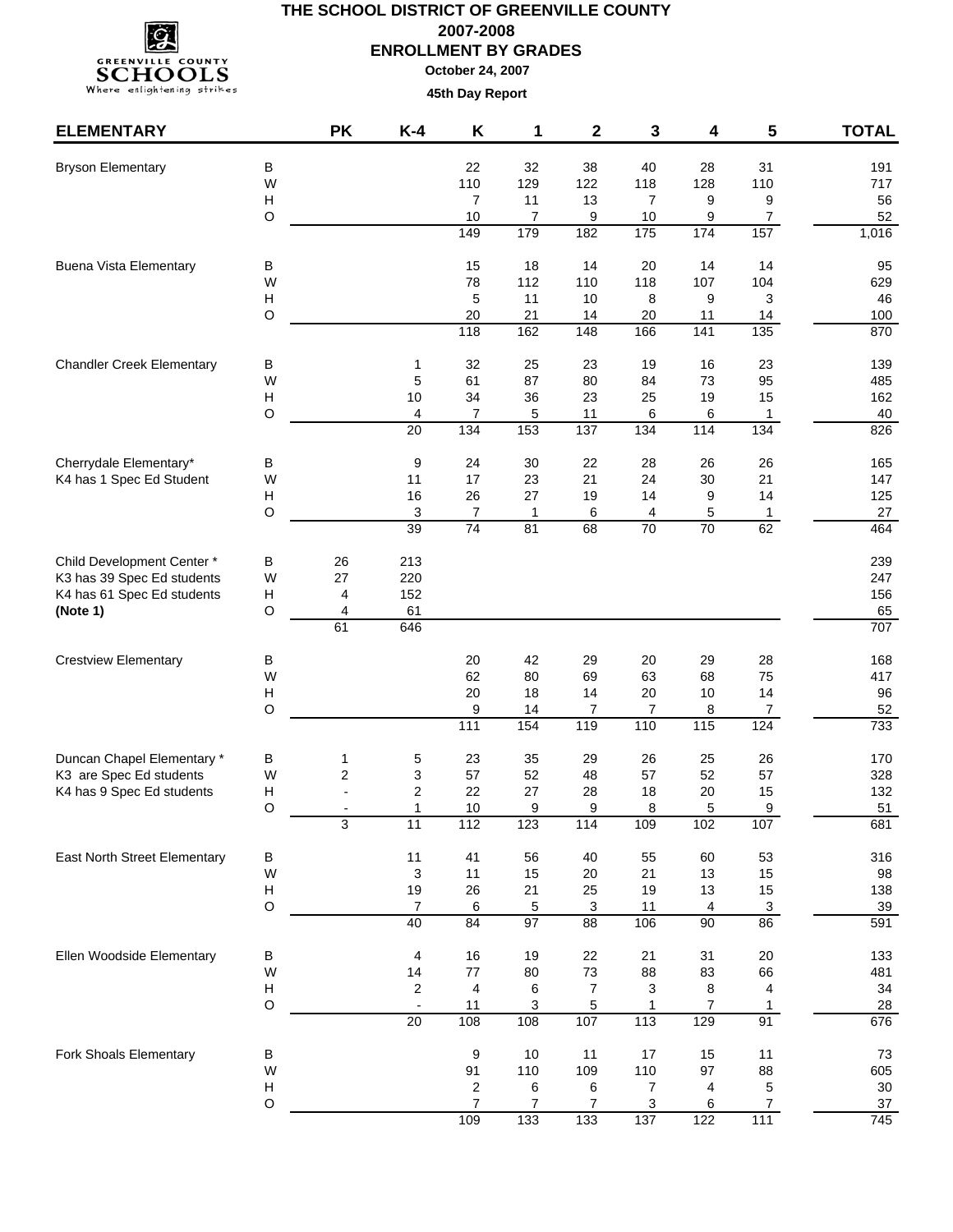### I.C.  $\mathop{\bf SCHOOLS}\limits_{\text{Where neighboring strings}}$

#### **THE SCHOOL DISTRICT OF GREENVILLE COUNTY 2007-2008 ENROLLMENT BY GRADES**

**October 24, 2007**

| <b>ELEMENTARY</b>         |                   | <b>PK</b>                                      | $K-4$                                    | Κ                    | 1                    | 2                  | 3                               | 4                     | 5                         | <b>TOTAL</b> |
|---------------------------|-------------------|------------------------------------------------|------------------------------------------|----------------------|----------------------|--------------------|---------------------------------|-----------------------|---------------------------|--------------|
| Fountain Inn Elementary * | В                 |                                                | 9                                        | 32                   | 42                   | 33                 | 38                              | 33                    | 41                        | 228          |
| K4 has 1 Spec Ed student  | W                 |                                                | 8                                        | 87                   | 95                   | 106                | 100                             | 92                    | 109                       | 597          |
|                           | Н                 |                                                | 2                                        | 6                    | 7                    | 5                  | 4                               | 8                     | $\overline{7}$            | 39           |
|                           | $\circ$           |                                                | $\overline{\phantom{a}}$<br>19           | 4<br>129             | 6<br>150             | 5<br>149           | 8<br>150                        | 8<br>141              | $\mathbf{2}$<br>159       | 33<br>897    |
|                           |                   |                                                |                                          |                      |                      |                    |                                 |                       |                           |              |
| <b>Gateway Elementary</b> | В                 |                                                | 5                                        | 11                   | 13                   | 9                  | 15                              | 13                    | 7                         | 73           |
|                           | W<br>Н            |                                                | 27<br>5                                  | 74<br>9              | 85<br>6              | 84<br>10           | 84<br>7                         | 84<br>4               | 77<br>$\overline{7}$      | 515<br>48    |
|                           | $\mathsf O$       |                                                | 3                                        | 10                   | 4                    | $\overline{4}$     | 6                               | $\overline{7}$        | $\overline{7}$            | 41           |
|                           |                   |                                                | 40                                       | 104                  | 108                  | 107                | 112                             | 108                   | $\overline{98}$           | 677          |
| Greenbrier Elementary*    | В                 | 1                                              | 10                                       | 35                   | 38                   | 39                 | 44                              | 31                    | 58                        | 256          |
| K3 has 4 Spec Ed students | W                 | 4                                              | 4                                        | 64                   | 70                   | 52                 | 66                              | 58                    | 56                        | 374          |
| K4 has 2 Spec Ed students | Н                 |                                                | 5                                        | 15                   | 12                   | 14                 | 8                               | 13                    | 11                        | 78           |
|                           | O                 | $\overline{\phantom{a}}$                       | 3                                        | 11                   | 8                    | 11                 | 13                              | 12                    | 11                        | 69           |
|                           |                   | 5                                              | $\overline{22}$                          | $\frac{1}{25}$       | 128                  | 116                | $\frac{1}{131}$                 | 114                   | 136                       | 777          |
| Grove Elementary          | В                 |                                                | 3                                        | 54                   | 53                   | 66                 | 48                              | 71                    | 56                        | 351          |
|                           | W                 |                                                | 1                                        | 20                   | 10                   | 28                 | 19                              | 14                    | 13                        | 105          |
|                           | н<br>$\circ$      |                                                | 12<br>$\blacksquare$                     | 41<br>4              | 37<br>6              | 33<br>4            | 24<br>5                         | 25<br>1               | 14<br>$\overline{2}$      | 186<br>22    |
|                           |                   |                                                | 16                                       | 119                  | 106                  | 131                | 96                              | 111                   | 85                        | 664          |
|                           |                   |                                                |                                          |                      |                      |                    |                                 |                       |                           |              |
| Heritage Elementary *     | В                 | 1                                              | 3                                        | 5                    | 8                    | 12                 | 5                               | 5                     | 8                         | 47           |
| K3 has 7 Spec Ed students | W<br>$\mathsf{H}$ | 8<br>$\mathbf{1}$                              | 15                                       | 67<br>$\overline{c}$ | 70                   | 86<br>3            | 110                             | 97                    | 102<br>$\sqrt{2}$         | 555<br>20    |
|                           | $\circ$           | 2                                              | $\mathbf{1}$<br>1                        | 11                   | 5<br>$\overline{7}$  | 4                  | 2<br>3                          | 4<br>4                | $\overline{c}$            | 34           |
|                           |                   | 12                                             | 20                                       | 85                   | 90                   | $\frac{1}{105}$    | 120                             | $\frac{110}{110}$     | 114                       | 656          |
| Hollis Academy *          | В                 | 1                                              | 21                                       | 46                   | 46                   | 63                 | 38                              | 45                    | 49                        | 309          |
| K3 has 1 Spec Ed Student  | W                 | 1                                              | 9                                        | 6                    | 11                   | 13                 | 14                              | 8                     | 15                        | 77           |
| K4 has 6 Spec Ed students | $\mathsf{H}$      |                                                | 23                                       | 22                   | 10                   | 14                 | 20                              | 15                    | 11                        | 115          |
|                           | $\circ$           |                                                | 4                                        | 7                    | 5                    | 3                  | 5                               | 2                     | $\ensuremath{\mathsf{3}}$ | 29           |
|                           |                   | $\overline{2}$                                 | 57                                       | 81                   | $\overline{72}$      | 93                 | 77                              | 70                    | $\overline{78}$           | 530          |
| Lake Forest Elementary *  | В                 |                                                | 11                                       | 13                   | 10                   | 18                 | 22                              | 22                    | 19                        | 115          |
| K4 has 1 Spec Ed student  | W                 |                                                | 15                                       | 44                   | 53                   | 53                 | 43                              | 58                    | 52                        | 318          |
|                           | Н                 |                                                | 17                                       | 31                   | 35                   | 37                 | 18                              | 22                    | 19                        | 179          |
|                           | $\circ$           |                                                | 16<br>59                                 | 15<br>103            | 15<br>113            | 15<br>123          | 14<br>97                        | $\overline{7}$<br>109 | 13<br>103                 | 95<br>707    |
|                           |                   |                                                |                                          |                      |                      |                    |                                 |                       |                           |              |
| Mauldin Elementary *      | B                 | $\overline{\mathbf{c}}$                        | $\mathbf{1}$                             | 38                   | 54                   | 35                 | 49                              | 49                    | 56                        | 284          |
| K3 are Spec Ed students   | W                 | $\boldsymbol{2}$                               | 3                                        | 83                   | 91                   | 81                 | 98                              | 89                    | 108                       | 555          |
| K4 are Spec Ed students   | Н<br>$\circ$      | $\overline{a}$<br>$\qquad \qquad \blacksquare$ | $\overline{\phantom{a}}$<br>$\mathbf{1}$ | 12<br>31             | $\overline{7}$<br>21 | 14<br>21           | 14<br>23                        | 16<br>20              | 20<br>$15\,$              | 83<br>132    |
|                           |                   | 4                                              | $\overline{5}$                           | 164                  | 173                  | 151                | 184                             | 174                   | 199                       | 1,054        |
|                           | В                 |                                                | 11                                       | 18                   | 30                   | 28                 | 23                              | 25                    | 12                        | 147          |
| Mitchell Road Elementary  | W                 |                                                | 8                                        | 51                   | 41                   | 52                 | 42                              | 40                    | 59                        | 293          |
|                           | Н                 |                                                | 15                                       | 15                   | 19                   | 10                 | 8                               | 13                    | 13                        | 93           |
|                           | $\circ$           |                                                | 5                                        | 14                   | 8                    | 8                  | 8                               | 5                     | $\mathbf{2}$              | 50           |
|                           |                   |                                                | 39                                       | 98                   | $\overline{98}$      | $\overline{98}$    | 81                              | 83                    | 86                        | 583          |
| Monaview Elementary       | В                 |                                                | $\overline{7}$                           | 10                   | 14                   | 13                 | 18                              | 13                    | 18                        | 93           |
|                           | W                 |                                                | 13                                       | 23                   | 24                   | 31                 | 29                              | 30                    | 21                        | 171          |
|                           | Н                 |                                                | 16                                       | 25                   | 34                   | 24                 | 22                              | 27                    | 21                        | 169          |
|                           | $\circ$           |                                                | 3<br>39                                  | 6<br>64              | 6<br>$\overline{78}$ | $\mathbf{1}$<br>69 | $\mathbf{1}$<br>$\overline{70}$ | 1<br>$\overline{71}$  | $\overline{4}$<br>64      | 22<br>455    |
|                           |                   |                                                |                                          |                      |                      |                    |                                 |                       |                           |              |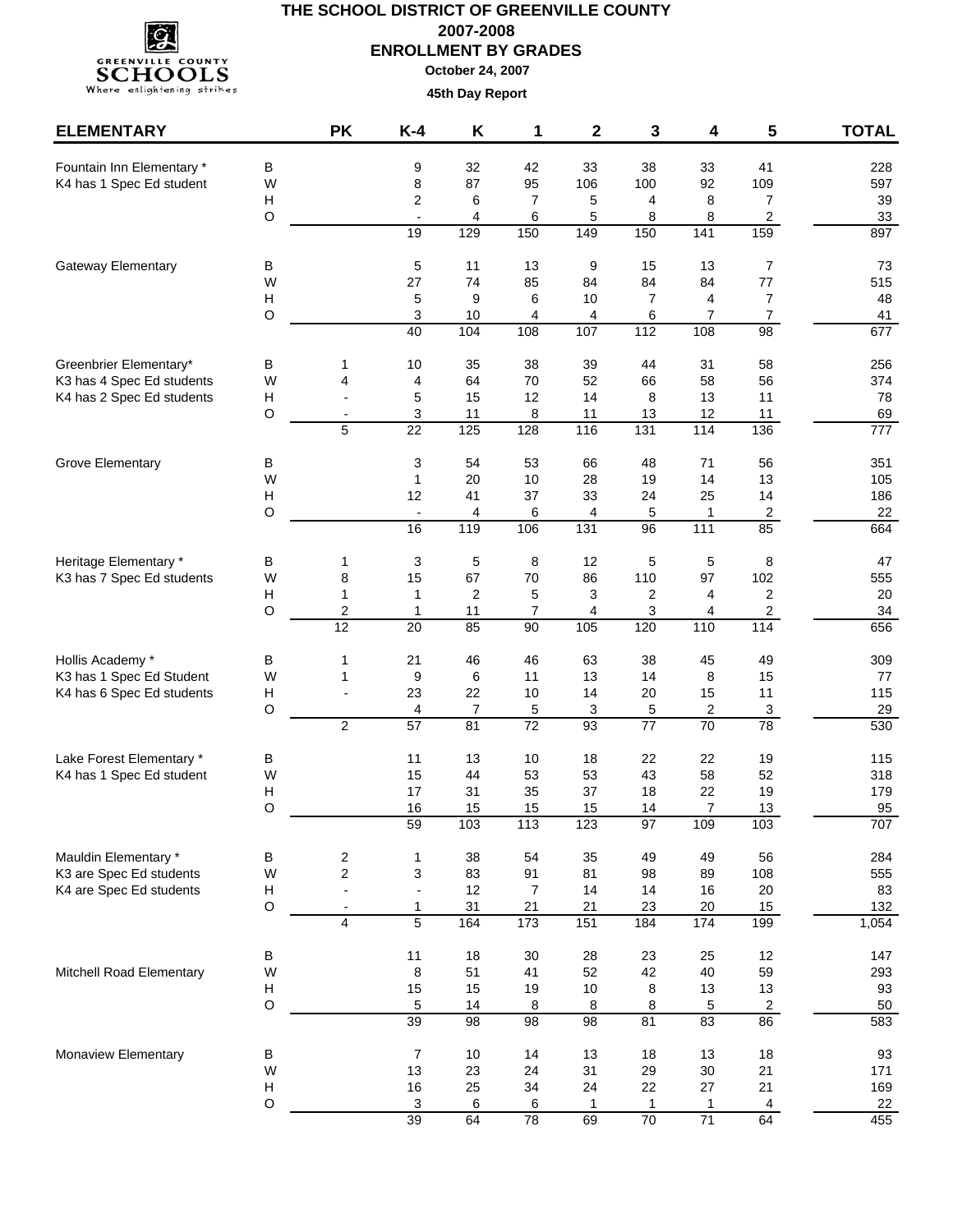#### **THE SCHOOL DISTRICT OF GREENVILLE COUNTY 2007-2008**

**ENROLLMENT BY GRADES**



**October 24, 2007**

| <b>ELEMENTARY</b>          |              | <b>PK</b> | $K-4$                    | K                 | 1                  | $\mathbf 2$      | 3                              | 4                       | 5                                                                                                                                                                                                                                                                                                                                                                                | <b>TOTAL</b>  |
|----------------------------|--------------|-----------|--------------------------|-------------------|--------------------|------------------|--------------------------------|-------------------------|----------------------------------------------------------------------------------------------------------------------------------------------------------------------------------------------------------------------------------------------------------------------------------------------------------------------------------------------------------------------------------|---------------|
| Mountain View Elementary   | $\sf B$      |           | 6                        | 2                 | $\overline{c}$     | 5                | 8                              | 4                       |                                                                                                                                                                                                                                                                                                                                                                                  | 30            |
|                            | W            |           | 23                       | 116               | 117                | 118              | 116                            | 119                     |                                                                                                                                                                                                                                                                                                                                                                                  | 721           |
|                            | H            |           | 6                        | 3                 | 8                  | 4                | 5                              | 5                       | $\overline{\phantom{a}}$                                                                                                                                                                                                                                                                                                                                                         | 31            |
|                            | O            |           | $\mathbf{1}$             | 2                 | 3                  | 1                | 4                              | 4                       | $\overline{c}$                                                                                                                                                                                                                                                                                                                                                                   | 17            |
|                            |              |           | $\overline{36}$          | 123               | 130                | 128              | $\overline{133}$               | $\overline{132}$        | 117                                                                                                                                                                                                                                                                                                                                                                              | 799           |
| Oakview Elementary *       | в            |           | 1                        | 20                | 14                 | 21               | 22                             | 12                      | 23                                                                                                                                                                                                                                                                                                                                                                               | 113           |
| K4 has 7 Spec Ed students  | W            |           | 9                        | 146               | 163                | 170              | 171                            | 159                     |                                                                                                                                                                                                                                                                                                                                                                                  | 981           |
|                            | H            |           |                          | 9                 | 9                  | 9                | 6                              | $10$                    |                                                                                                                                                                                                                                                                                                                                                                                  | 47            |
|                            | O            |           | 10                       | 21<br>196         | 21<br>207          | 20<br>220        | 22<br>$\overline{221}$         | 14<br>195               | 3<br>112<br>163<br>4<br>14<br>$\overline{204}$<br>9<br>63<br>$\overline{7}$<br>$\ensuremath{\mathsf{3}}$<br>82<br>11<br>90<br>5<br>9<br>$\frac{115}{115}$<br>39<br>109<br>8<br>9<br>165<br>47<br>40<br>14<br>$\overline{c}$<br>103<br>41<br>64<br>9<br>8<br>122<br>23<br>79<br>14<br>$5\,$<br>121<br>6<br>85<br>8<br>$\mathbf{1}$<br>100<br>4<br>61<br>6<br>5<br>$\overline{76}$ | 112<br>1,253  |
|                            |              |           |                          |                   |                    |                  |                                |                         |                                                                                                                                                                                                                                                                                                                                                                                  |               |
| Paris Elementary           | В            |           |                          | 8                 | $\,6\,$            | 15               | 10                             |                         | $10$<br>$77 \,$<br>3<br>3<br>9<br>71<br>5<br>17<br>25<br>116<br>14<br>8<br>47<br>56<br>6                                                                                                                                                                                                                                                                                         | 58            |
|                            | W            |           |                          | 74                | 70                 | 76               | 76                             |                         |                                                                                                                                                                                                                                                                                                                                                                                  | 436           |
|                            | H<br>$\circ$ |           |                          | 11                | 8                  | $\overline{4}$   | 4                              |                         |                                                                                                                                                                                                                                                                                                                                                                                  | 37            |
|                            |              |           |                          | 8<br>101          | $\mathbf{1}$<br>85 | 11<br>106        | 4<br>94                        | 93                      |                                                                                                                                                                                                                                                                                                                                                                                  | $30\,$<br>561 |
| Pelham Road Elementar      |              |           |                          |                   |                    | 17               |                                |                         |                                                                                                                                                                                                                                                                                                                                                                                  |               |
|                            | В<br>W       |           |                          | 16<br>65          | 17<br>83           | 64               | 15<br>84                       |                         |                                                                                                                                                                                                                                                                                                                                                                                  | 85<br>457     |
|                            | H            |           |                          | 9                 | 9                  | 5                | 10                             |                         |                                                                                                                                                                                                                                                                                                                                                                                  | 43            |
|                            | $\circ$      |           |                          | 15                | 8                  | 5                | 14                             |                         |                                                                                                                                                                                                                                                                                                                                                                                  | 68            |
|                            |              |           |                          | $\frac{105}{105}$ | 117                | 91               | 123                            | 102                     |                                                                                                                                                                                                                                                                                                                                                                                  | 653           |
| Plain Elementary           | В            |           |                          | 31                | 23                 | 28               | 31                             |                         |                                                                                                                                                                                                                                                                                                                                                                                  | 177           |
|                            | W            |           |                          | 105               | 110                | 136              | 114                            |                         |                                                                                                                                                                                                                                                                                                                                                                                  | 690           |
|                            | H            |           |                          | 8                 | 8                  | 11               | 6                              |                         |                                                                                                                                                                                                                                                                                                                                                                                  | 55            |
|                            | O            |           |                          | 6                 | 6                  | 6                | 10                             |                         |                                                                                                                                                                                                                                                                                                                                                                                  | 45            |
|                            |              |           |                          | 150               | 147                | 181              | 161                            | 163                     |                                                                                                                                                                                                                                                                                                                                                                                  | 967           |
| Robert E Cashion Elem.     | В            |           | 9                        | 54                | 48                 | 47               | 52                             |                         |                                                                                                                                                                                                                                                                                                                                                                                  | 304           |
|                            | W            |           | 4                        | 34                | 54                 | 42               | 39                             |                         |                                                                                                                                                                                                                                                                                                                                                                                  | 269           |
|                            | H            |           | 7                        | 9                 | 9                  | 18               | 9                              | 15                      |                                                                                                                                                                                                                                                                                                                                                                                  | 81            |
|                            | O            |           |                          | 5                 | 4                  | 6                | 5                              |                         |                                                                                                                                                                                                                                                                                                                                                                                  | 28            |
|                            |              |           | $\overline{20}$          | 102               | 115                | $\frac{113}{2}$  | 105                            | 124                     |                                                                                                                                                                                                                                                                                                                                                                                  | 682           |
|                            |              |           |                          |                   |                    |                  |                                |                         |                                                                                                                                                                                                                                                                                                                                                                                  |               |
| Sara Collins Elementary *  | в            |           | 1                        | 45                | 45                 | 58               | 32                             | 56                      |                                                                                                                                                                                                                                                                                                                                                                                  | 278           |
| K4 are Spec Ed students    | W            |           | $\overline{\mathbf{c}}$  | 64                | 76                 | 69               | 75                             | 62                      |                                                                                                                                                                                                                                                                                                                                                                                  | 412           |
|                            | H            |           |                          | 10                | 10                 | $\overline{4}$   | $\overline{7}$                 | 15                      |                                                                                                                                                                                                                                                                                                                                                                                  | 55            |
|                            | O            |           |                          | 14                | 12                 | 9                | 2                              | 8                       |                                                                                                                                                                                                                                                                                                                                                                                  | 53            |
|                            |              |           | $\overline{3}$           | $\overline{133}$  | 143                | 140              | 116                            | 141                     |                                                                                                                                                                                                                                                                                                                                                                                  | 798           |
| Simpsonville Elementary *  | B            |           | $\overline{\phantom{a}}$ | 23                | 15                 | 16               | 22                             | 21                      |                                                                                                                                                                                                                                                                                                                                                                                  | 120           |
| K3 has 4 Spec Ed students  | W            | 4         | 5                        | 56                | 56                 | 69               | 85                             | 60                      |                                                                                                                                                                                                                                                                                                                                                                                  | 414           |
| K4 has 3 Spec Ed students  | H            | 1         | $\overline{\phantom{a}}$ | 13                | 19                 | $10$             | 14                             | 8                       |                                                                                                                                                                                                                                                                                                                                                                                  | 79            |
|                            | $\hbox{O}$   | 5         | $\overline{5}$           | 14<br>106         | 9<br>99            | 8<br>103         | $18$<br>139                    | 4<br>93                 |                                                                                                                                                                                                                                                                                                                                                                                  | 58<br>671     |
|                            |              |           |                          |                   |                    |                  |                                |                         |                                                                                                                                                                                                                                                                                                                                                                                  |               |
| <b>Skyland Elementary</b>  | B<br>W       |           | $\overline{\mathbf{c}}$  | 5<br>93           | $\overline{4}$     | 1                | 7<br>87                        | 4                       |                                                                                                                                                                                                                                                                                                                                                                                  | 29            |
|                            | H            |           | 26<br>8                  | 3                 | 80<br>9            | 90<br>5          | $\overline{\mathbf{c}}$        | 84                      |                                                                                                                                                                                                                                                                                                                                                                                  | 545<br>40     |
|                            | $\circ$      |           | 4                        | 3                 | 8                  | 4                | 3                              | 5<br>5                  |                                                                                                                                                                                                                                                                                                                                                                                  | 28            |
|                            |              |           | 40                       | 104               | 101                | 100              | 99                             | $\overline{98}$         |                                                                                                                                                                                                                                                                                                                                                                                  | 642           |
|                            |              |           |                          |                   |                    |                  |                                |                         |                                                                                                                                                                                                                                                                                                                                                                                  |               |
| Slater Marietta Elementary | В<br>W       |           | 1<br>32                  | 4<br>63           | ÷<br>82            | $\sqrt{3}$<br>74 | $\overline{\phantom{a}}$<br>64 | $\boldsymbol{2}$<br>68  |                                                                                                                                                                                                                                                                                                                                                                                  | 14<br>444     |
|                            | H            |           | 6                        | 1                 | 9                  | 3                | 8                              | $\overline{\mathbf{c}}$ |                                                                                                                                                                                                                                                                                                                                                                                  | 35            |
|                            | $\circ$      |           |                          | 5                 |                    | 3                | $\mathbf{1}$                   | $\overline{c}$          |                                                                                                                                                                                                                                                                                                                                                                                  | $16\,$        |
|                            |              |           | 39                       | 73                | 91                 | 83               | $\overline{73}$                | 74                      |                                                                                                                                                                                                                                                                                                                                                                                  | 509           |
|                            |              |           |                          |                   |                    |                  |                                |                         |                                                                                                                                                                                                                                                                                                                                                                                  |               |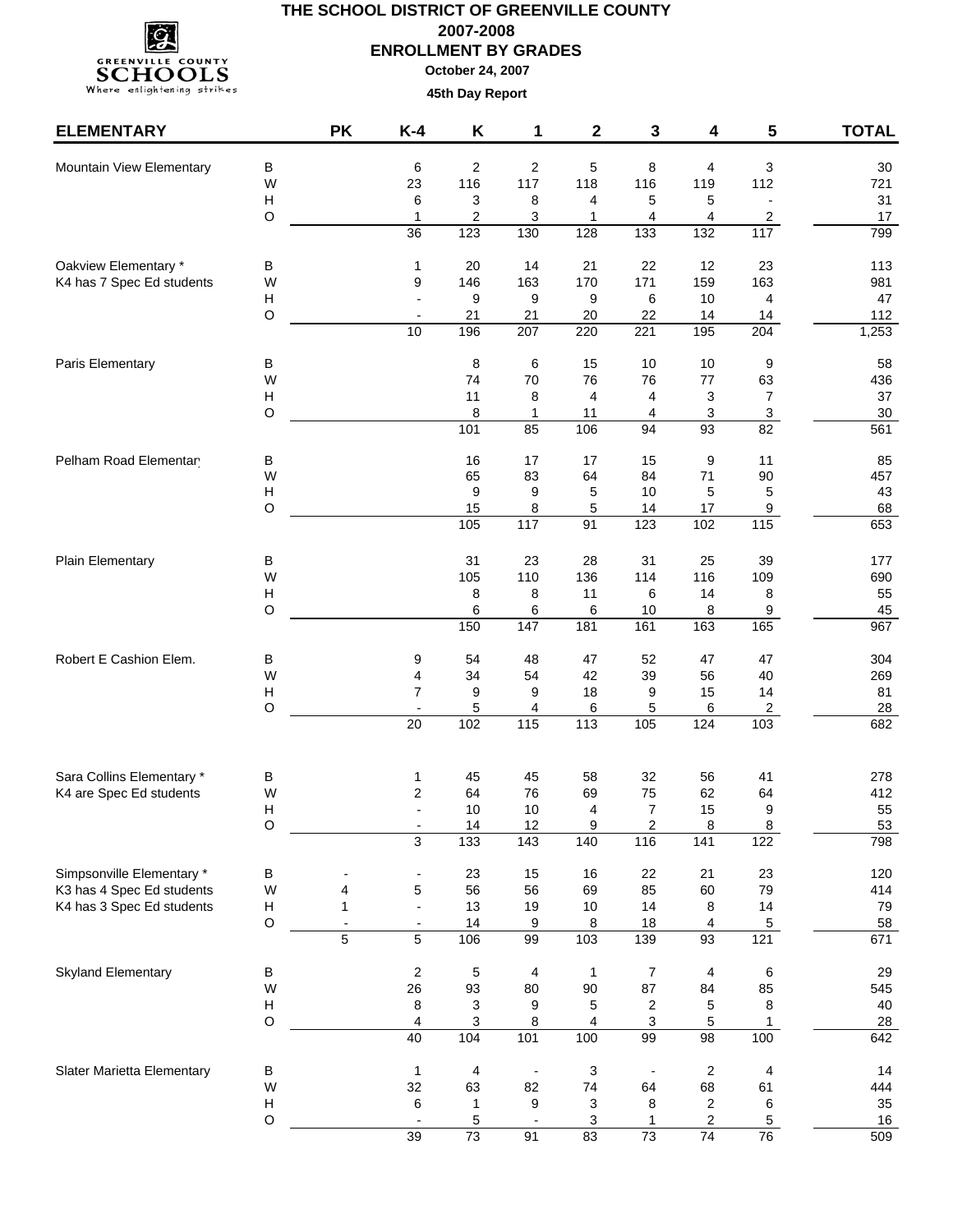## I.C.  $\mathop{\bf SCHOOLS}\limits_{\text{Where neighboring strings}}$

#### **THE SCHOOL DISTRICT OF GREENVILLE COUNTY 2007-2008 ENROLLMENT BY GRADES**

**October 24, 2007**

| <b>ELEMENTARY</b>              |                                          | <b>PK</b> | $K-4$                             | K                              | 1                             | $\mathbf 2$                   | 3                                         | 4                        | 5                              | <b>TOTAL</b>                 |
|--------------------------------|------------------------------------------|-----------|-----------------------------------|--------------------------------|-------------------------------|-------------------------------|-------------------------------------------|--------------------------|--------------------------------|------------------------------|
| <b>Sterling School</b>         | B                                        |           |                                   |                                |                               |                               | 4                                         |                          | $\mathbf{1}$                   | 5                            |
|                                | W                                        |           |                                   |                                |                               |                               | 66                                        | 71                       | 66                             | 203                          |
|                                | H                                        |           |                                   |                                |                               |                               | $\overline{a}$                            | $\overline{a}$           | $\overline{\phantom{a}}$       |                              |
|                                | $\circ$                                  |           |                                   |                                |                               |                               | 5<br>75                                   | 3<br>74                  | 4<br>71                        | 12<br>220                    |
|                                |                                          |           |                                   |                                |                               |                               |                                           |                          |                                |                              |
| Stone Academy *                | $\sf B$                                  |           | $\overline{c}$                    | 13                             | 16                            | 19                            | 22                                        | 22                       | 32                             | 126                          |
| K4 has 6 Spec Ed students      | W                                        |           | 4                                 | 45                             | 56                            | 71                            | 64                                        | 73                       | 58                             | 371                          |
|                                | H<br>$\circ$                             |           | 1<br>$\boldsymbol{2}$             | 3<br>6                         | 4<br>8                        | 4                             | 3<br>6                                    | 1<br>$\overline{7}$      | 3<br>5                         | 15<br>$38\,$                 |
|                                |                                          |           | $\overline{9}$                    | 67                             | 84                            | 94                            | $\overline{95}$                           | 103                      | $\overline{98}$                | 550                          |
| Sue Cleveland Elementary       | B                                        |           |                                   | 34                             | 42                            | 39                            | 32                                        | 24                       | 39                             | 210                          |
|                                | W                                        |           |                                   | 47                             | 62                            | 54                            | $70\,$                                    | 48                       | 60                             | 341                          |
|                                | $\boldsymbol{\mathsf{H}}$                |           |                                   | 2                              | $\sqrt{2}$                    | 1                             | $\frac{1}{2}$                             | 3                        | $\boldsymbol{2}$               | $10$                         |
|                                | $\circ$                                  |           |                                   | 8<br>91                        | 1<br>107                      | 4<br>$\overline{98}$          | 3<br>105                                  | 6<br>81                  | $\overline{\mathbf{c}}$<br>103 | 24<br>585                    |
| <b>Summit Drive Elementary</b> | $\sf B$                                  |           | 5                                 | 20                             | 8                             | 15                            | 15                                        | 17                       | 11                             | 91                           |
|                                | W                                        |           | $\overline{c}$                    | 32                             | 28                            | 32                            | 31                                        | 35                       | 20                             | 180                          |
|                                | H                                        |           | 13                                | 17                             | 14                            | 14                            | 11                                        | 12                       | 5                              | 86                           |
|                                | $\circ$                                  |           | $\overline{\phantom{a}}$          | 8                              | 5                             | $\blacksquare$                | 3                                         | 4                        | $\overline{\mathbf{c}}$        | 22                           |
|                                |                                          |           | $\overline{20}$                   | $\overline{77}$                | 55                            | 61                            | 60                                        | 68                       | 38                             | 379                          |
| <b>Taylors Elementary</b>      | В                                        |           | 3                                 | 26                             | 27                            | 30                            | 23                                        | 24                       | 25                             | 158                          |
|                                | W                                        |           | 8                                 | 69                             | 102                           | 54                            | 59                                        | 65                       | 58                             | 415                          |
|                                | $\boldsymbol{\mathsf{H}}$<br>$\circ$     |           | $\overline{7}$<br>$\sqrt{2}$      | 5<br>10                        | 11                            | 12<br>10                      | $\boldsymbol{7}$                          | 20                       | 15                             | 77<br>47                     |
|                                |                                          |           | 20                                | $\frac{110}{110}$              | 9<br>149                      | 106                           | 9<br>$\overline{98}$                      | 3<br>112                 | $\overline{4}$<br>102          | 697                          |
| Thomas E Kerns Elementary      | B                                        |           | 7                                 | 75                             | 76                            | 69                            | 47                                        | 69                       | 59                             | 402                          |
|                                | W                                        |           | 5                                 | 24                             | 21                            | 25                            | 21                                        | 18                       | 28                             | 142                          |
|                                | $\boldsymbol{\mathsf{H}}$                |           | 6                                 | 12                             | 13                            | 11                            | 6                                         | $\boldsymbol{7}$         | 11                             | 66                           |
|                                | $\circ$                                  |           | $\overline{c}$<br>$\overline{20}$ | 8<br>119                       | $\overline{7}$<br>117         | 4<br>109                      | 2<br>76                                   | 8<br>102                 | $\overline{c}$<br>100          | $33\,$<br>643                |
|                                |                                          |           |                                   |                                |                               |                               |                                           |                          |                                |                              |
| <b>Tigerville Elementary</b>   | В                                        |           | 1                                 | $\blacksquare$                 | $\boldsymbol{2}$              | 3                             | $\mathbf{1}$                              |                          |                                | 7                            |
|                                | W<br>$\boldsymbol{\mathsf{H}}$           |           | 17                                | 51<br>$\overline{\phantom{a}}$ | 46<br>$\mathbf{1}$            | 56<br>$\overline{\mathbf{c}}$ | 43<br>$\mathbf{1}$                        | 55                       | 56<br>$\mathbf{1}$             | 324<br>5                     |
|                                | O                                        |           | $\overline{2}$                    | 1                              |                               | $\overline{2}$                | $\overline{2}$                            |                          | 1                              | 8                            |
|                                |                                          |           | 20                                | 52                             | 49                            | 63                            | $\overline{47}$                           | 55                       | 58                             | 344                          |
| Washington Center              | $\sf B$                                  |           |                                   | $\overline{\mathbf{c}}$        | $\overline{4}$                | 4                             | 2                                         | $\overline{7}$           | $\boldsymbol{7}$               | 26                           |
|                                | W                                        |           |                                   | $\blacksquare$                 | $\,6\,$                       | 6                             | 5                                         | 5                        | 6                              | 28                           |
|                                | H<br>$\hbox{O}$                          |           |                                   | 2<br>$\Box$                    | 3<br>$\blacksquare$           |                               | $\frac{1}{2}$<br>$\overline{\phantom{a}}$ | $\overline{\phantom{a}}$ |                                | $\sqrt{5}$<br>$\blacksquare$ |
|                                |                                          |           |                                   | 4                              | 13                            | 10                            | $\overline{7}$                            | 12                       | $\overline{13}$                | 59                           |
|                                |                                          |           |                                   |                                |                               |                               |                                           |                          |                                |                              |
| Welcome Elementary             | B                                        |           | 4                                 | 29                             | 40                            | 34                            | 36                                        | $30\,$                   | 41                             | 214                          |
|                                | W<br>H                                   |           | $\boldsymbol{2}$<br>14            | 29<br>39                       | 40<br>$30\,$                  | 34<br>38                      | 44<br>24                                  | 28<br>36                 | 28<br>24                       | 205<br>205                   |
|                                | $\circ$                                  |           | $\blacksquare$                    | 5                              | 7                             | 4                             | 3                                         | 2                        | $\overline{4}$                 | <b>25</b>                    |
|                                |                                          |           | 20                                | 102                            | 117                           | 110                           | 107                                       | 96                       | 97                             | 649                          |
| <b>Westcliffe Elementary</b>   | B                                        |           | $\mathbf{1}$                      | 12                             | 17                            | 11                            | $10$                                      | 8                        | 11                             | $70\,$                       |
|                                | W                                        |           | $10$                              | 21                             | 18                            | 28                            | 18                                        | $16\,$                   | 22                             | 133                          |
|                                | $\boldsymbol{\mathsf{H}}$<br>$\mathsf O$ |           | 9<br>$\blacksquare$               | 10                             | 17                            | 12<br>$\mathbf 1$             | $16$                                      | 13                       | 12                             | 89                           |
|                                |                                          |           | 20                                | 4<br>47                        | $\overline{\mathbf{c}}$<br>54 | $\overline{52}$               | 3<br>$\overline{47}$                      | 4<br>41                  | $\overline{1}$<br>46           | 15<br>307                    |
|                                |                                          |           |                                   |                                |                               |                               |                                           |                          |                                |                              |